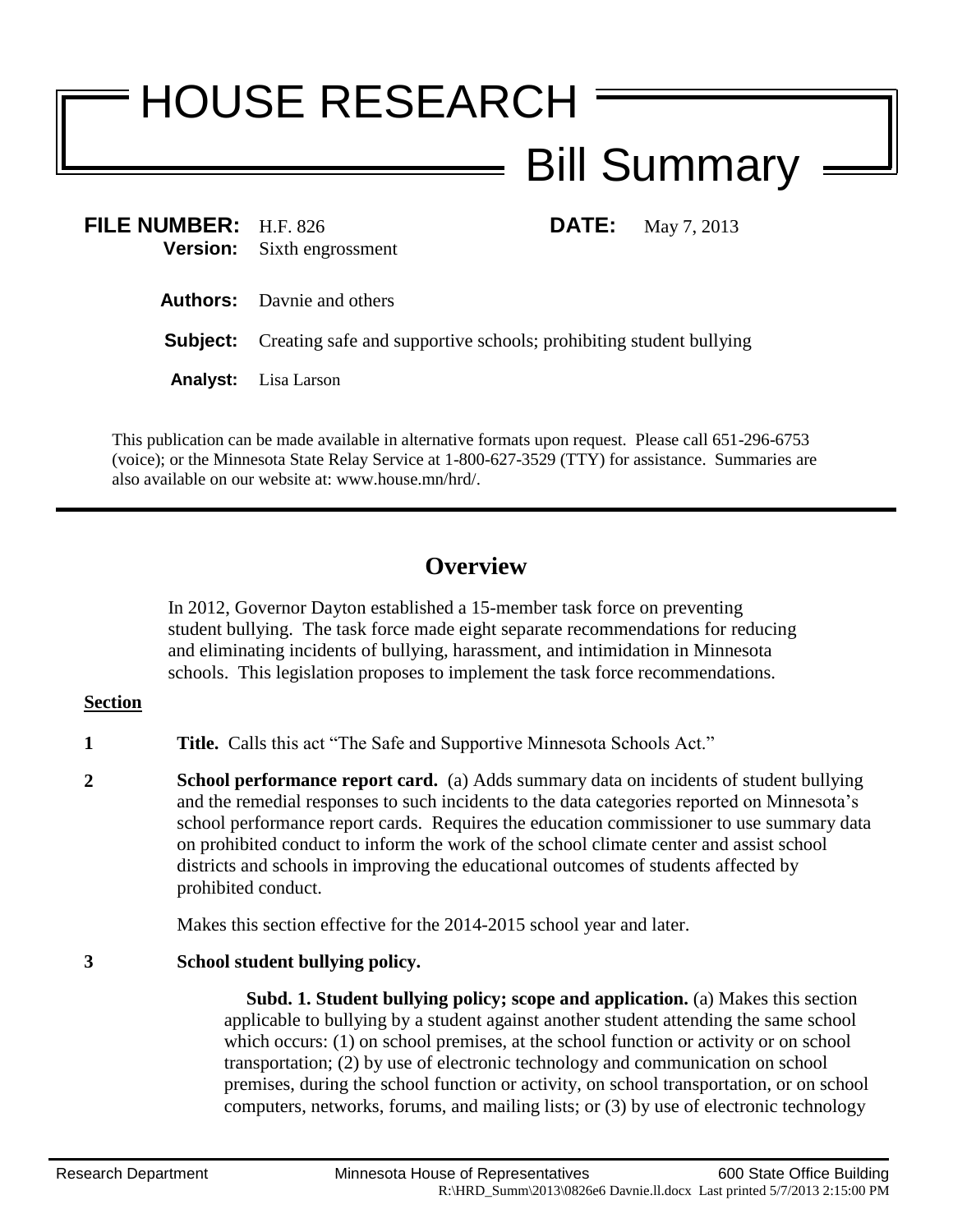and communications if the use substantially and materially disrupts student learning or the school environment.

(b) Makes this section applicable to school districts and public schools including charter schools; defines district, school, and student.

(c) Encourages nonpublic schools to electronically transmit to the education department their antibullying policy and summary data on their bullying incidents, consistent with the school accreditation cycle.

(d) Excludes home schools.

 **Subd. 2. Local district and school policy.** (a) Directs districts and schools, in consultation with students, parents, and community organizations, to adopt, implement, annually review, and revise where appropriate a policy to prevent and prohibit student bullying, cyberbullying, harassment, and intimidation. Requires the policy to conform with Minnesota's Pupil Fair Dismissal Law. Requires a district or school to adopt and implement a local policy, consistent with subdivisions 2 to 5 in this section, or comply with the state model policy under subdivision 6 in this section.

(b) Requires each local policy to establish research-based, developmentally appropriate best practices that include preventive and remedial measures and effective discipline for deterring violations; apply throughout the school or district; and foster active student, parent, and community participation. Allows a district or school to request assistance from the school climate center in complying with these local requirements. Requires the policy to: (1) apply to all students, school personnel, and volunteers; (2) specifically list the characteristics contained in the definition of prohibited conduct; (3) emphasize remediation over punishment; (4) be conspicuously posted throughout the school; (5) be given at the time of employment to each school employee and contractor if the contractor regularly interacts with student; (6) be included in the student handbook; and (7) be available in accessible languages and format on the district or school Web site.

(c) Requires each district and school to discuss the policy with students, school personnel, and volunteers and provide training for all school personnel and volunteers.

(d) Requires each district and school to submit an electronic copy of its policy to the education commissioner.

**Subd. 3. Definitions.** (a) Declares the terms have the meanings given them.

(b) Defines "bullying" to mean intimidating, threatening, abusive, or harassing conduct that is objectively offensive and: (1) causes physical harm to a student or a student's property or causes a student to be in reasonable fear of harm to person or property; (2) materially and substantially interferes with a student's educational opportunities or performance or ability to participate in a school function or activity or receive a school benefit, service, or privilege; (3) under Minnesota common law, violates a student's reasonable expectation of privacy, defames a student, or constitutes intentional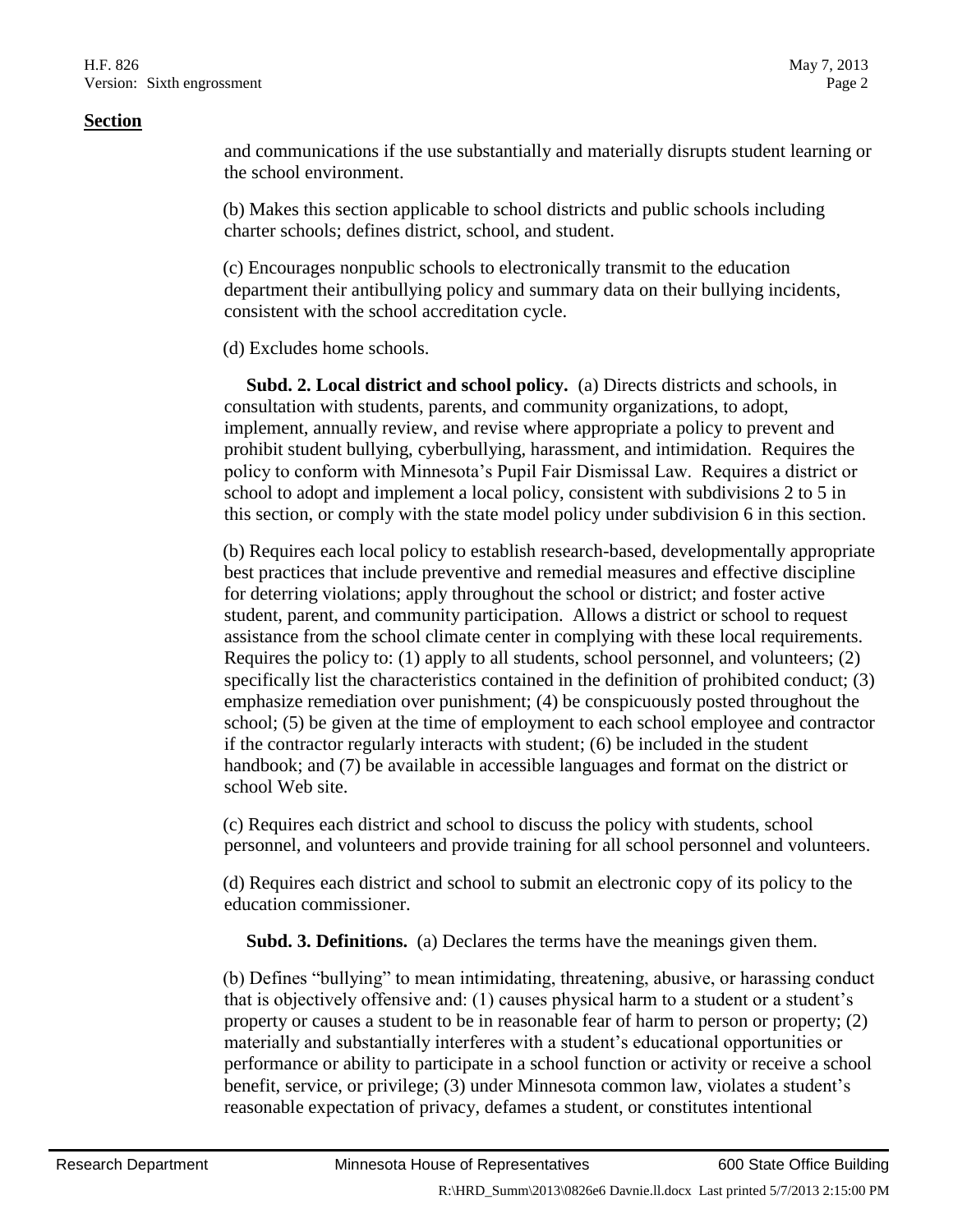infliction of emotional distress against a student; or (4) materially and substantially disrupts the work and discipline of the school.

(c) Defines "cyberbullying" to mean bullying using technology or other electronic communication to transmit speech that materially and substantially disrupts a student's learning environment.

(d) Indicates that intimidating, threatening, abusive, or harassing conduct may involve conduct that is directed at a student or students based on a person's actual or perceived race, ethnicity, color, creed, religion, national origin, immigration status, sex, age, marital status, familial status, socioeconomic status, physical appearance, sexual orientation, gender identity and expression, academic status, disability, or status with regard to public assistance, age, or any additional characteristic defined in chapter 363A, the Minnesota Human Rights Act.

(e) Defines "prohibited conduct" to mean bullying or cyberbullying or retaliation for asserting, alleging, reporting, or providing information about such conduct.

(f) Defines "remedial response" to mean a measure to stop and correct prohibited conduct, prevent prohibited conduct from recurring, and protect, support, and intervene on behalf of a student who is the target of prohibited conduct. Allows districts and schools to seek assistance from the school climate center to develop and implement remedial responses on behalf of a student subject to prohibited conduct, to stop and correct a student engaged in prohibited conduct, and for use with students and adults in the school community. Does not require districts and schools to report use of remedial responses when that use is unrelated to any particular incident of prohibited conduct.

 **Subd. 4. Local policy components.** (a) Requires each district and school to: (1) designate a staff member as a primary contact person to receive reports of prohibited conduct, ensure restorative practices are part of the policy and its procedures and consequences and sanctions are fairly and fully implemented, and serve as primary contact on policy and procedural matters implicating the district or school and the education department; (2) require school employees and trained volunteers who witness prohibited conduct or possess reliable information that a student is a target of prohibited conduct to make reasonable efforts to address and resolve the prohibited conduct; (3) provide a procedure to promptly investigate a report of prohibited conduct within three days and make the primary contact person responsible for the investigation and any resulting record and for keeping and regulating access to records; (4) indicate how a school will respond to incidents of prohibited conduct, including intervening to protect the target of the prohibited conduct; at the school administrator's discretion and consistent with data practices law, notifying law enforcement officials; providing other remedial responses; immediately notifying law enforcement officials if the person investigating a report of prohibited conduct against a student by a teacher, employee, or volunteer reasonably believes the prohibited conduct against the student is a crime; and ensuring remedial responses are tailored to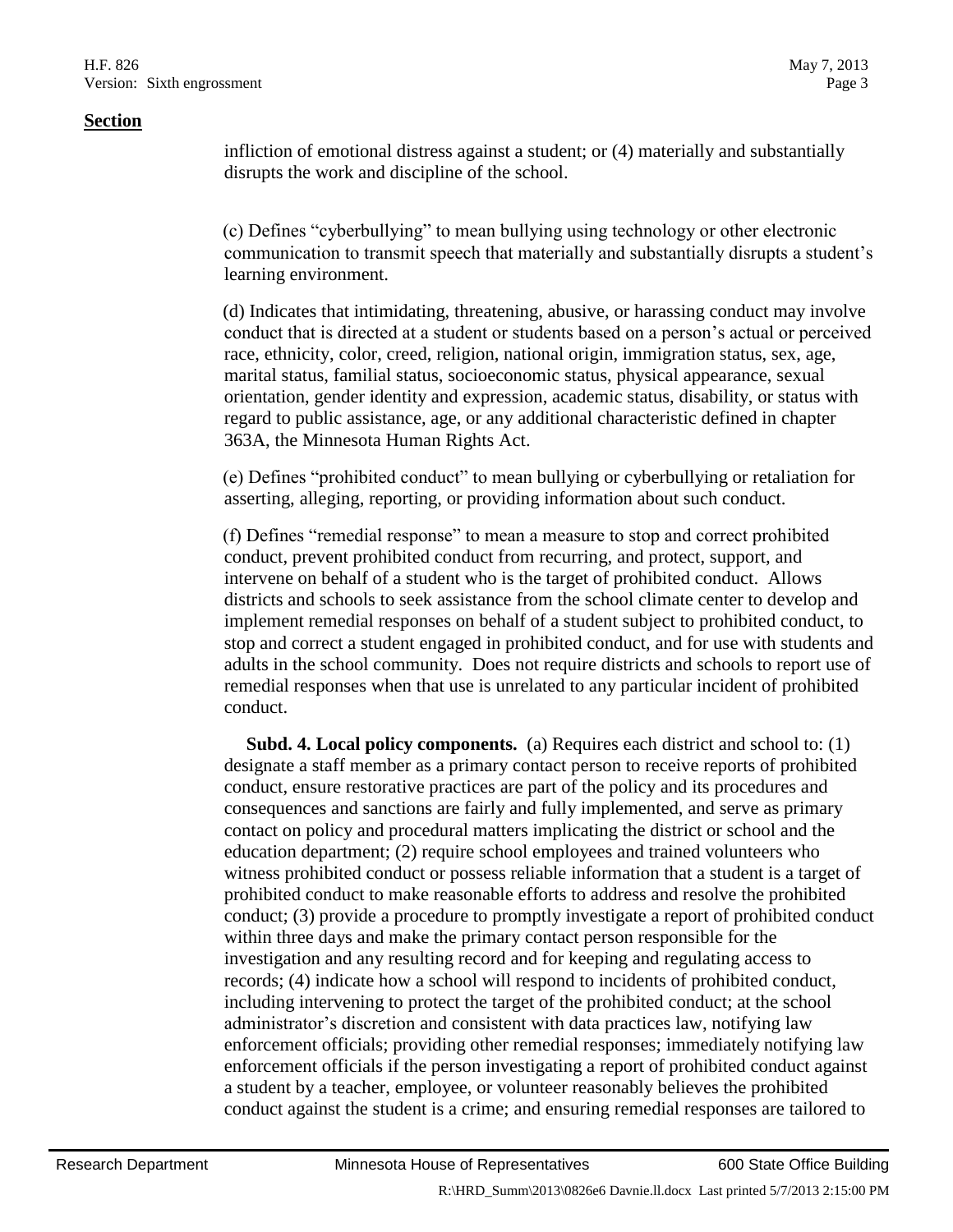the incident and nature of the conduct and the student's developmental age and behavioral history; (5) prohibit reprisals or retaliation for asserting, alleging, or reporting prohibited conduct or providing information and establish appropriate consequences for reprisals and retaliation; (6) allow anonymous reporting without relying on it exclusively to determine discipline; (7) provide information about available community resources to affected individuals as appropriate; (8) where appropriate to prevent or respond to prohibited conduct, require a child's individualized education program or section 504 plan to address the skills and proficiencies the child needs to avoid, respond to, or not engage in prohibited conduct; (9) use employee training materials, school publications, and the student handbook to publicize the policy; (10) require annual collecting, reporting, and analysis of summary data on prohibited conduct and remedial responses; (11) require ongoing professional development for all school personnel and volunteers to identify, prevent, and address prohibited conduct; and (12) implement specified standards related to data on incidents of prohibited conduct.

(b) Requires professional development under a local policy to include: (1) developmentally appropriate strategies to prevent and intervene in prohibited conduct; (2) the complexity of the dynamics affecting persons implicated in the prohibited conduct; (3) research on prohibited conduct, including specific categories of students at risk for prohibited conduct; (4) the incidence and nature of cyberbullying; and (5) Internet safety and cyberbullying.

 **Subd. 5. Safe and supportive schools programming.** (a) Encourages districts and schools to provide developmentally appropriate programmatic instruction to help students identify, prevent, and reduce prohibited conduct; value diversity; foster students' knowledge and skills for solving problems, managing conflict, engaging in civil discourse, and recognizing, responding to, and reporting prohibited conduct; and make effective prevention and intervention programs available to students. Requires the school climate center to assist a district or school, upon request, in helping students understand social media and cyberbullying. Requires districts and schools to establish strategies for creating a positive school climate and use evidence-based socialemotional learning to prevent and reduce discrimination and other improper conduct.

(b) Encourages districts and schools to (1) engage all students in creating a safe and supportive school environment; (2) partner with parents and the community to develop and implement prevention and intervention programs; (3) engage all students and adults in integrating education, intervention, and other remedial responses into the school environment; (4) train student bystanders to intervene in and report prohibited conduct incidents to the primary contact person; (5) teach students to advocate for themselves and others; (6) prevent inappropriate referrals to special education of students who may engage in prohibited conduct; and (7) foster student collaborations to support a healthy and safe school climate.

 **Subd. 6. State model policy.** (a) Directs the education commissioner, in consultation with the human rights commissioner, to develop and maintain a state model policy. Requires a district or school that does not adopt and implement a local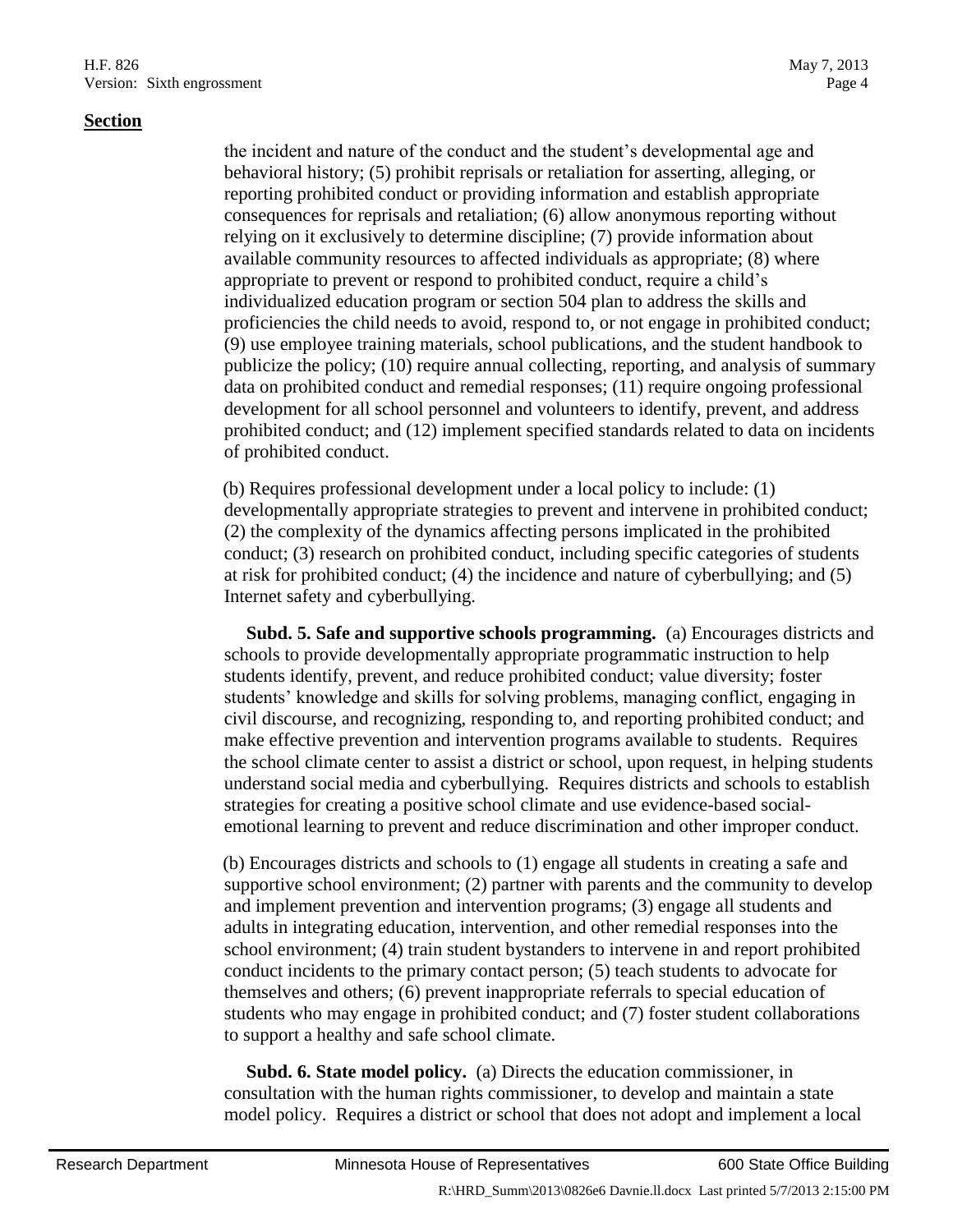policy under subdivisions 2 to 5 in this section to implement the state model policy and allows that district or school to supplement the state policy. Requires the education commissioner to assist districts and schools in implementing the state policy. Requires the state model policy to: (1) define prohibited conduct, consistent with this section; (2) apply the policy components of this section; (3) for a child with a disability, where appropriate require the child's individualized education program or section 504 plan to address the skills and proficiencies the child needs to avoid, respond to, or not engage in prohibited conduct; and (4) encourage violence prevention and character development education programs under current law.

(b) Directs the education commissioner to develop and post departmental procedures for: (1) periodically reviewing district and school compliance with this section; (2) investigating, reporting, and responding to noncompliance with this section, which may include an annual review of improvement plans; (3) allowing students, parents, and educators to file a complaint with the commissioner about noncompliance; and (4) annually publishing statewide summary data on incidents of prohibited conduct in Minnesota's school performance report cards.

(c) Makes department records under this subdivision private data on individuals. Grants the data subject access to the records except makes the name of the reporter confidential.

(d) Directs the education commissioner to post on the department Web site information indicating that when a school or district allows noncurriculum-related student groups access to school facilities, it must give access on equal terms to all student groups, regardless of the content of the group members' speech.

 **Subd. 7. Relation to existing law.** Declares that this section does not establish any private right of action, limit rights currently available to an individual under other civil or criminal law, including chapter 363A, or interfere with a person's rights of free speech and expression.

Makes this section effective July 1, 2013.

- **4 Notice of the rights and responsibilities of students and parents under the Safe and Supportive Minnesota Schools Act.** Requires districts and schools to include in the school discipline policy annual notice about the rights and responsibilities of students and their parents under the Safe and Supportive Minnesota Schools Act.
- **5 Policies to be established.** (a) Requires district and school policies on student behavior and dismissal to establish criteria to effectuate a safe and supportive school policy.

Makes this section effective July 1, 2013.

**6 School board policy.** Requires a district's hazing policy to be consistent with the requirements for a safe and supportive school policy.

Makes this section effective July 1, 2013.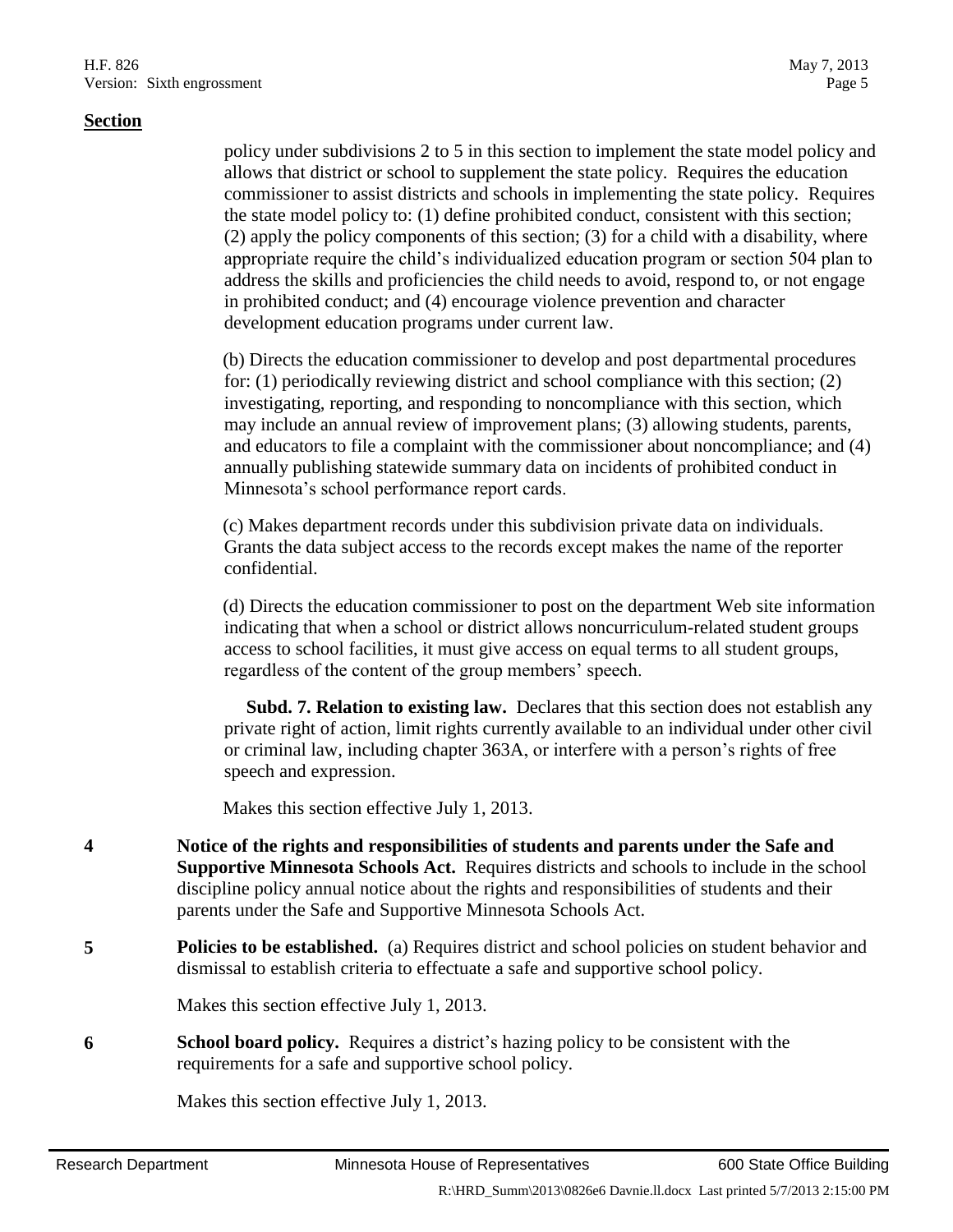**7 Effective staff development activities.** (c) Allows staff development activities to include training for school mental health professionals to help support students, teachers, and school administrators in implementing restorative and reparative best practices to prevent and appropriately address prohibited conduct.

Makes this section effective for the 2013-2014 school year and later.

**8 Staff development outcomes.** Adds to the staff development goal to teach and model violence prevention annual best practices training for all school staff and volunteers who regularly interact with students in order to create and maintain a safe and supportive learning environment that includes restorative and reparative processes.

Makes this section effective for the 2013-2014 school year and later.

**9 Federal, state, and local requirements.** Makes the requirement to adopt and implement a safe and supportive school policy applicable to charter schools.

Makes this section effective July 1, 2013.

**10 Program goals.** Includes in the guidelines and model plans for parental involvement programs a partnership with parents in establishing a positive school climate by developing and implementing prevention and intervention programs on prohibited conduct.

Makes this section effective immediately.

**11 Parent and family involvement policy.** (a) Adds to the list of components in a parent and family involvement policy the use of community resources to establish a positive school climate by developing and implementing prevention and intervention programs on prohibited conduct.

> (b) Directs the parent advisory committee to recommend to the school board and district or school how programs serving children and adolescents can collaborate on: (1) understanding child and adolescent development; (2) encouraging healthy communication between parents and children; (3) managing student behavior through positive reinforcement; (4) establishing expectations for student behavior; (5) providing media and Internet guidance, limits, and supervision; and (6) promoting resilience and reducing risks for children.

Makes this section effective immediately.

**12 Internet access for students.** (f) Requires all school sites having computers with Internet access to adopt and implement a policy to prohibit cyberbullying, consistent with creating safe and supportive schools.

Makes this section effective for the 2013-2014 school year and later.

## **13 School Climate Council.**

 **Subd. 1. Establishment and membership.** (a) Establishes a 24-member multiagency leadership council to improve school climate and safety to provide K-12 and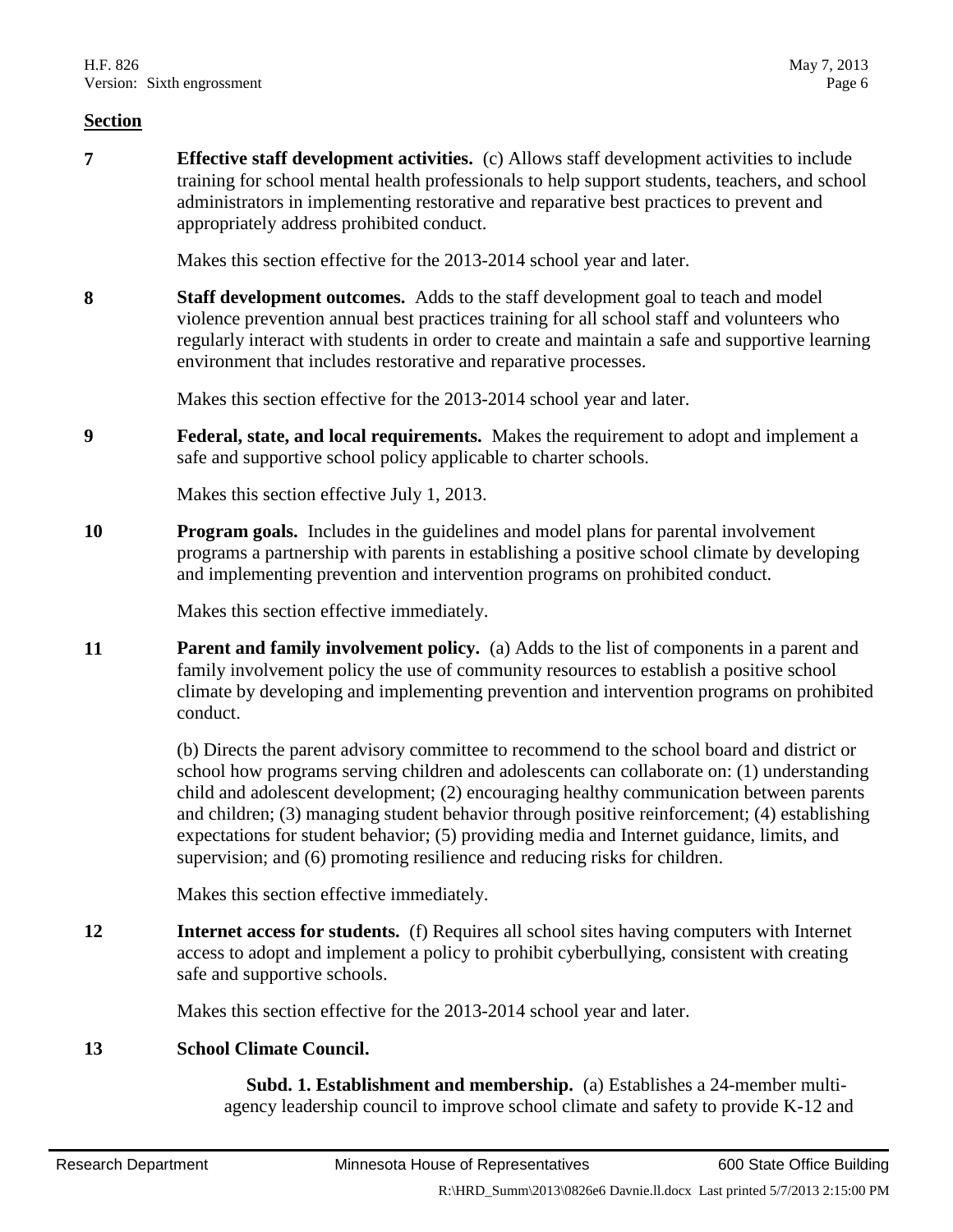postsecondary students with a safe and supportive environment in order to maximize students' learning potential.

(b) Includes on the council the commissioners of education, health, human rights, human services, public safety, and corrections and the Office of Higher Education, or their designees; one representative each from the Board of Teaching, the Minnesota School Boards Association, the Elementary and Secondary School Principals Associations, and Education Minnesota, selected by each organization; two representatives each for student support personnel, parents, and students selected by the education commissioner; two representatives of local law enforcement selected by the public safety commissioner; two representatives of the judicial branch selected by the chief justice of the Minnesota supreme court; and a charter school representative selected by the Minnesota Association of Charter Schools.

 **Subd. 2. Duties.** Directs the council to provide leadership in: establishing norms and standards for prevention, intervention, and support related to prohibited conduct; advancing evidence-based policy and best practices to improve school climate and promote school safety; and developing and disseminating resources and training to help schools and communities address prohibited conduct and other school-safety issues.

**14 School climate center.** (a) Directs the education commissioner to establish a school climate center at the department to help districts and schools provide a safe and supportive learning environment and foster students' academic achievement by focusing on prevention, intervention, support, and recovery. Requires the center to work collaboratively with state agencies, schools, communities, individuals, and organizations to determine how best to use available resources.

> (b) Includes among the center's services: (1) evidence-based policy review, development, and dissemination; (2) single, point of contact services for schools, parents, and students seeking help; (3) qualitative and quantitative data gathering, interpretation, and dissemination of summary data for reporting systems and student surveys and the identification and pursuit of emerging trends and issues; (4) assistance to districts and schools using Minnesota student survey results to inform intervention and prevention programs; (5) education and skill building; (6) multi-sector and multi-agency planning and advisory activities incorporating best practices and research; and (7) administrative and financial support to districts and schools for planning and for preventing and recovering from violence.

> (c) Directs the center to: (1) compile and make available to districts and schools evidencebased elements and resources for safe and supportive schools; (2) establish and maintain a central repository for collecting and analyzing information about prohibited conduct, including training materials, model programming, remedial responses, and other resources to improve the school climate and prevent prohibited conduct; (3) assist districts and schools to develop strategies and techniques for involving parents in efforts to protect and deter students from prohibited conduct; and (4) solicit input from social media experts on implementation.